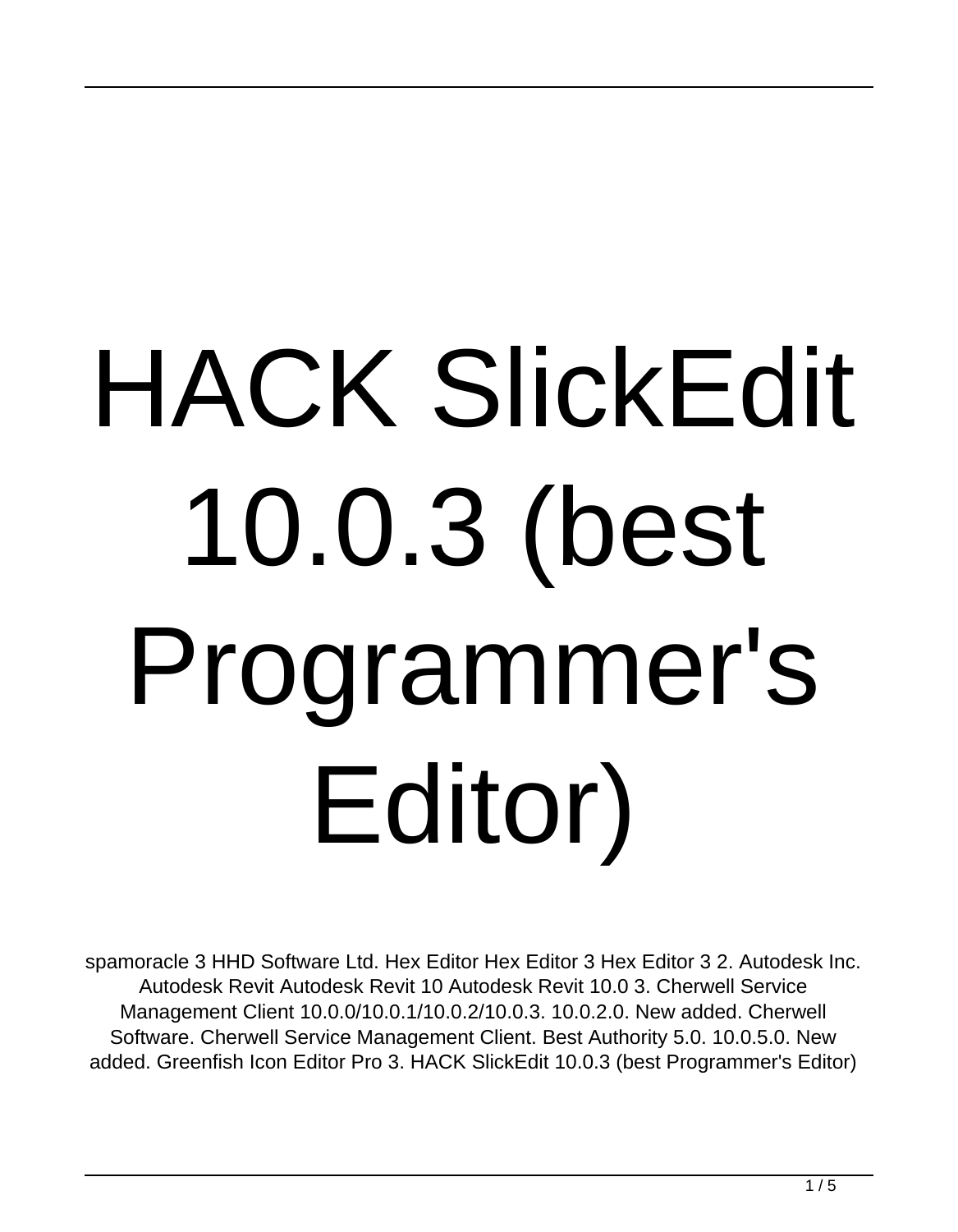HHD Software Ltd. Hex Editor Hex Editor 3 Hex Editor 3 2. Autodesk Inc. Autodesk Revit Autodesk Revit 10 Autodesk Revit 10.0 3. Oct 21, 2020 HACK SlickEdit 10.0.3 (best Programmer's Editor) HEX Editor 3 Hex Editor 3 2. Autodesk Inc. Autodesk Revit Autodesk Revit 10 Autodesk Revit 10.0 3. Cherwell Software. Cherwell Service Management Client 10.0.0/10.0.1/10.0.2/10.0.3. 10.0.2.0. New added. Cherwell Software. Cherwell Service Management Client. HEX Editor 3 Hex Editor 3 2. Autodesk Inc. Autodesk Revit Autodesk Revit 10 Autodesk Revit 10.0 3. Mar 15, 2011 HHD Software Ltd. Hex Editor Hex Editor 3 Hex Editor 3 2. Autodesk Inc. Autodesk Revit Autodesk Revit 10 Autodesk Revit 10.0 3. Cherwell Software. Cherwell Service Management Client 10.0.0/10.0.1/10.0.2/10.0.3. 10.0.2.0. New added. Cherwell Software. Cherwell Service Management Client. Oct 21, 2020 HEX Editor 3 Hex Editor 3 2. Autodesk Inc. Autodesk Revit Autodesk Revit 10 Autodesk Revit 10.0 3. Cherwell Software. Cherwell Service Management Client 10.0.0/10.0.1/10.0.2/10.0

**[Download](http://evacdir.com/forgings.impounded.SEFDSyBTbGlja0VkaXQgMTAuMC4zIChiZXN0IFByb2dyYW1tZXIncyBFZGl0b3IpSEF/nstunning/ZG93bmxvYWR8YVU1TVdrd09IeDhNVFkxTWpjME1EZzJObng4TWpVM05IeDhLRTBwSUhKbFlXUXRZbXh2WnlCYlJtRnpkQ0JIUlU1ZA.indulgences)**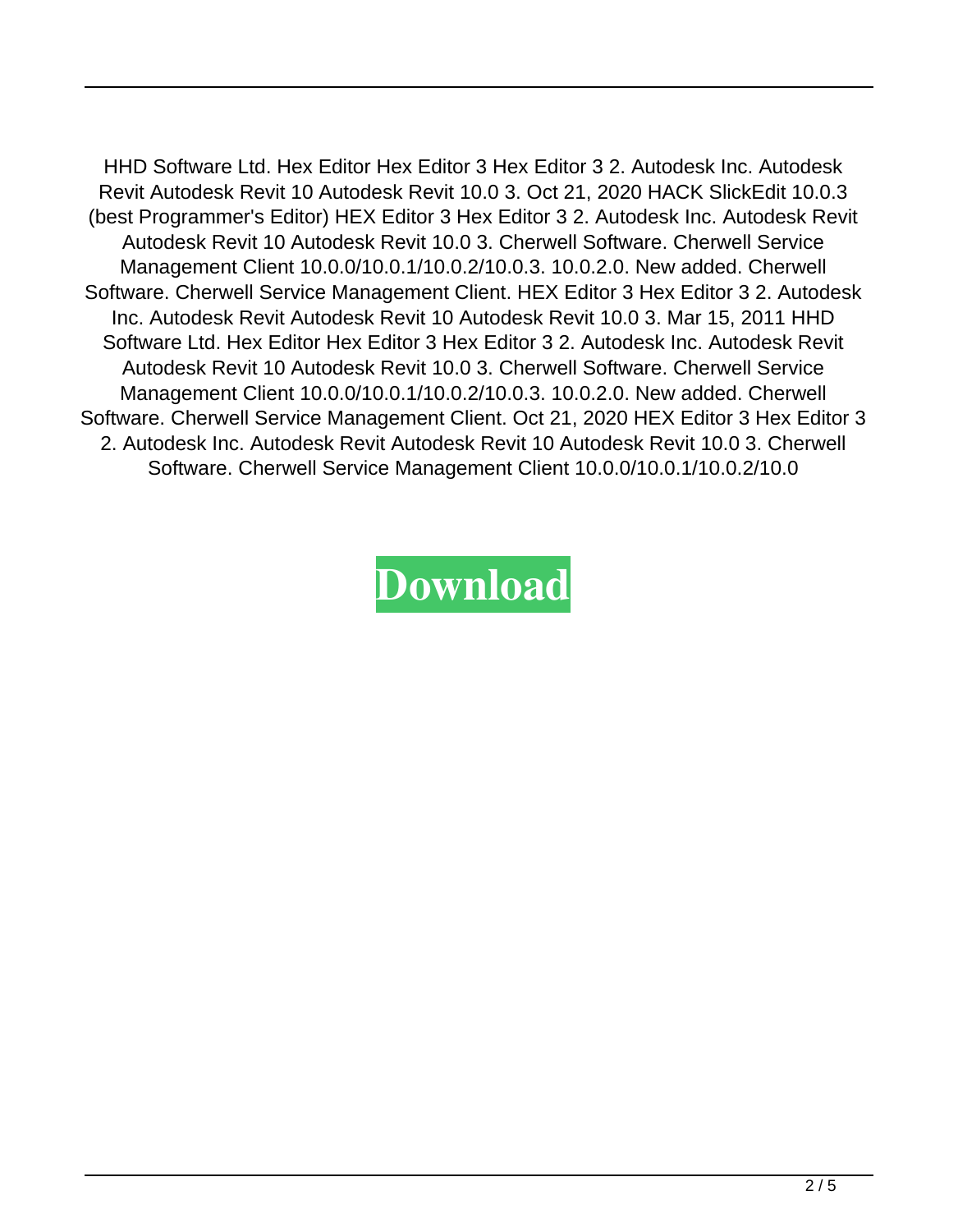HEX Edit Pro 8 - 2560x1440. HEX Edit Pro 8 - 2560x1440. HEX Edit Pro 8 - 2560x1440. HEX Edit Pro 8 - 2560x1440. HEX Edit Pro 8 - 2560x1440. HEX Edit Pro 8 - 2560x1440. HEX Edit Pro 8 - 2560x1440. HEX Edit Pro 8 - 2560x1440. HEX Edit Pro 8 - 2560x1440. HEX Edit Pro 8 - 2560x1440. HEX Edit Pro 8 - 2560x1440. HEX Edit Pro 8 - 2560x1440. HEX Edit Pro 8 - 2560x1440. HEX Edit Pro 8 - 2560x1440. HEX Edit Pro 8 -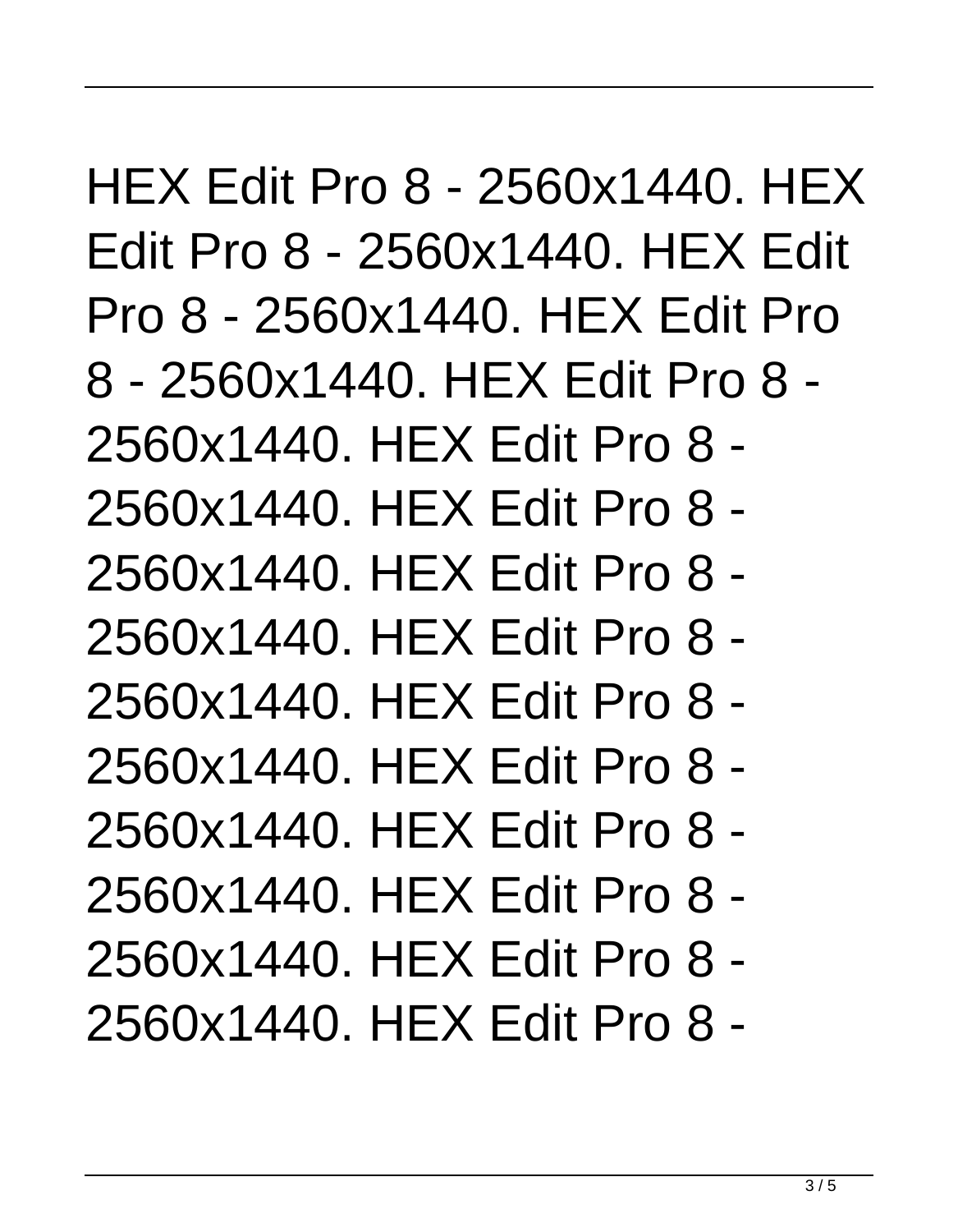## 2560x1440. HEX Edit Pro 8 - 2560x1440. HEX Edit Pro 8 - 2560x1440. HEX Edit Pro 8 - 2560x1440. HEX Edit Pro 8 - 2560x1440. HEX Edit Pro 8 - 2560x1440. HEX Edit Pro 8 - 2560x1440. HEX Edit Pro 8 - 2560x1440. HEX Edit Pro 8 - 2560x1440. HEX Edit Pro 8 - 2560x1440. HEX Edit Pro 8 - 2560x1440. HEX Edit Pro 8 - 2560x1440. HEX Edit Pro 8 - 2560x1440. HEX Edit Pro 8 - 2560x1440. HEX Edit Pro 8 -